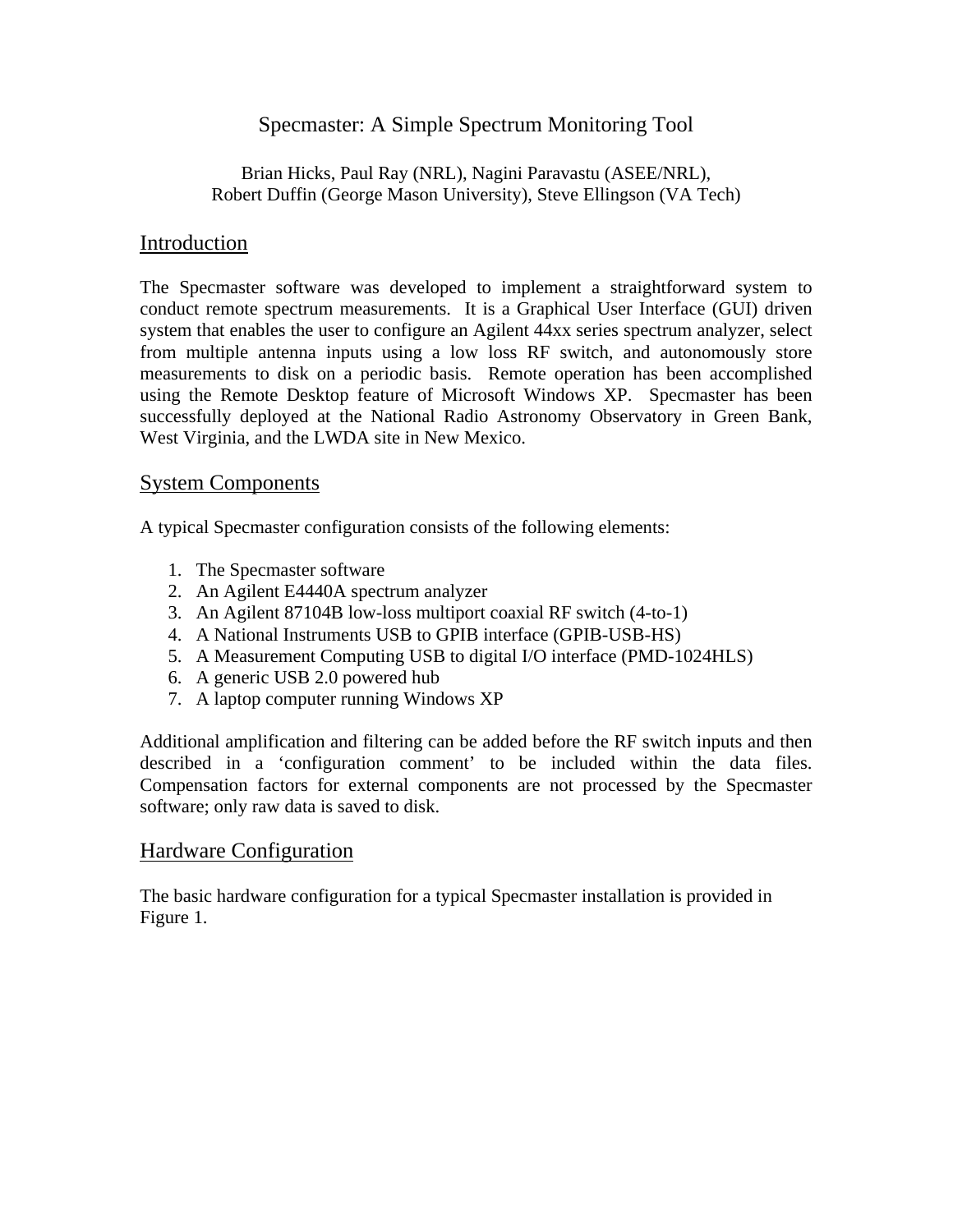

Connections to External Amplifiers, Filtering, and Antennas

Figure 1 – Specmaster Hardware Configuration

## Specmaster Software

#### Design Philosophy

The Specmaster software was written in ANSI 'C' under the LabWindows/CVI development system. LabWindows provides VISA driver support needed to communicate with the E4440A spectrum analyzer (GPIB) and a GUI generator.

Only a minimum of training and familiarization is required to operate this software. The design philosophy we followed was that all controls and options should be visible at all times on a single display (Figure 2). User selections are validated by the GUI and suggestions are presented if a value is invalid or falls out of range.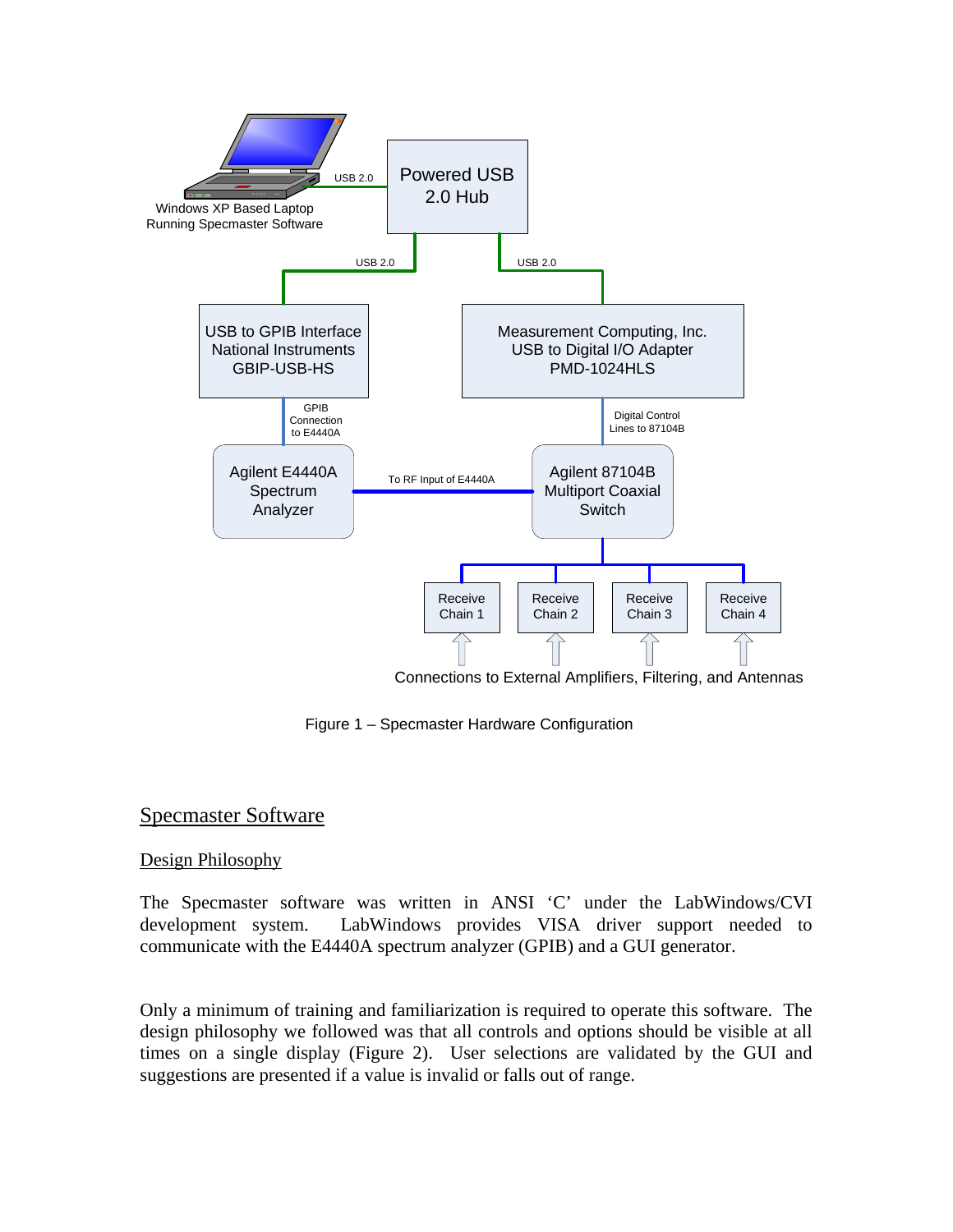

Figure 2 – Specmaster software GUI

#### **Presets**

It is possible to store and recall four measurement setups as 'presets'. Preset configurations consist of all of the settings visible on the screen. We modeled this functionality after scientific calculators; pressing 'STO1' will store a configuration in the first preset slot, pressing 'RCL1' will recall that preset. Presets are persistent and stored as ASCII format files.

### Automation

Easy automation of complex measurement campaigns is facilitated through the use of the Robo-Scan mode and presets. When 'Robo-Scan' is activated Specmaster will cycle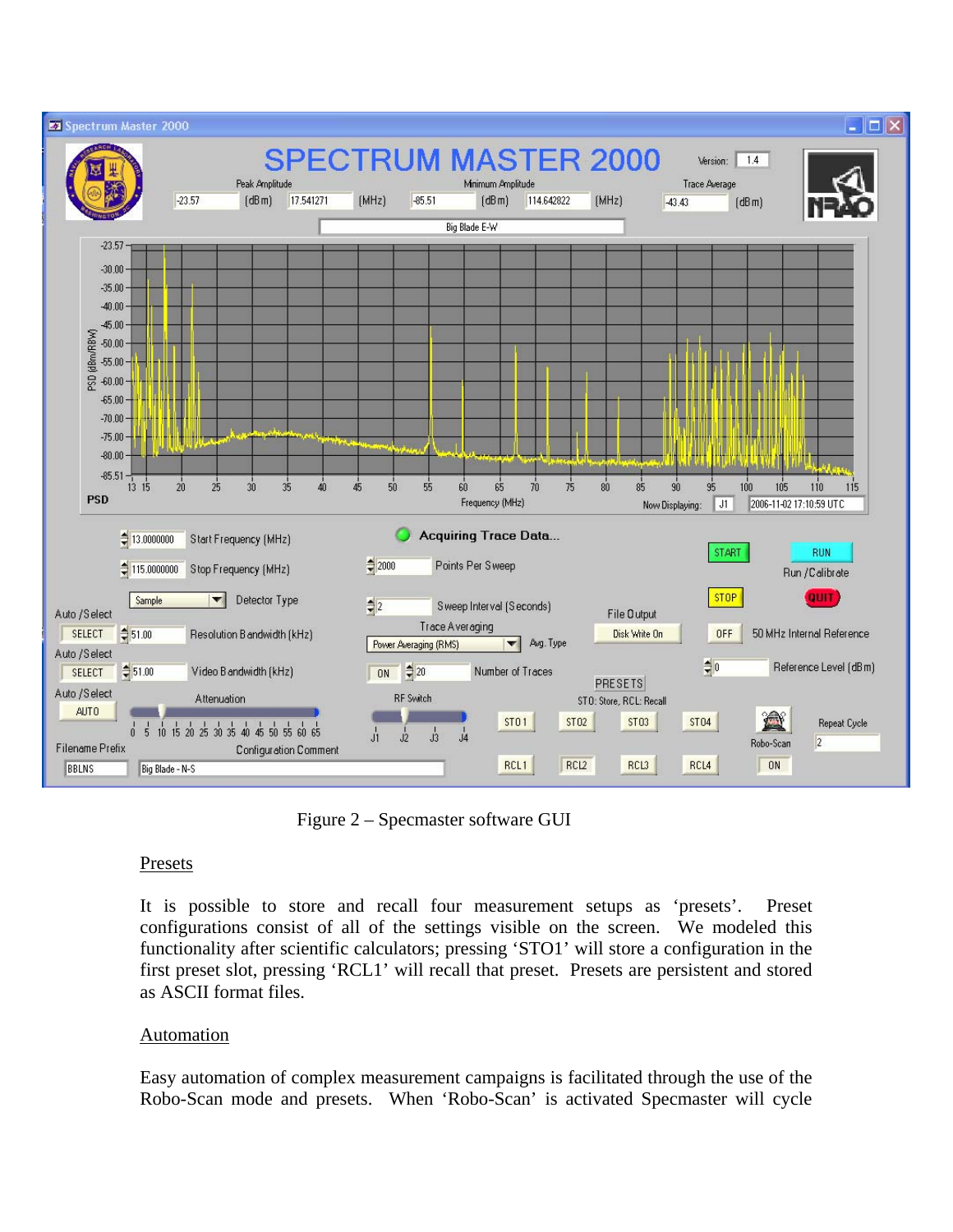through presets up to the preset number indicated in the 'Repeat Cycle' field and then return to the first preset after that scan. In the configuration shown in Figure 2, Specmaster would alternate between Preset 1 and Preset 2. The 'Sweep Interval' setting provides for a delay between scans in this mode. Because the RF switch position is included in the presets, Specmaster is able to cycle automatically through multiple antennas and provide specific spectrum analyzer settings for each one.

#### Data File Format

The present version of Specmaster stores data files in an ASCII format. Each file consists of a preamble describing the measurement parameters followed by the data. A portion of a typical data file is shown below:

> Specmaster Data File version 2 Start Time: 2006-10-22 6:51:11 UTC File Name: 2006-10-22\DATA\_20061022\_065111.txt Configuration Comment: Configuration One - 10 to 100 MHz # Start Frequency (MHz): 10.000000 Stop Frequency (MHz): 100.000000 Resolution Bandwidth (kHz;AUTO): 1000.00 Video Bandwidth (kHz;AUTO): 1000.00 Attenuation (dB;AUTO): 10 Traces Averaged: None Averaging Type: None RF Switch Position: J1 SENS:DET:NORM Points Per Sweep: 401 # # ------- Basic Trace Statistics ------- # Peak Amplitude: -19.90 (dBm) @ 50.049999 (MHz) # Minimum Amplitude: -68.13 (dBm) @ 41.950001 (MHz) # Average Level: -28.18 (dBm) # #----- Trace Data Follows ----- BEGIN DATA -64.92 -64.43 -64.80 -64.77 -65.28 -66.47

Files are stored in directories named after the date (e.g.  $\langle C \rangle$  2006-10-22 $\rangle$ ), and filenames are automatically assigned that contain both the date and time (UTC). The main data directory is always located within the Specmaster application folder.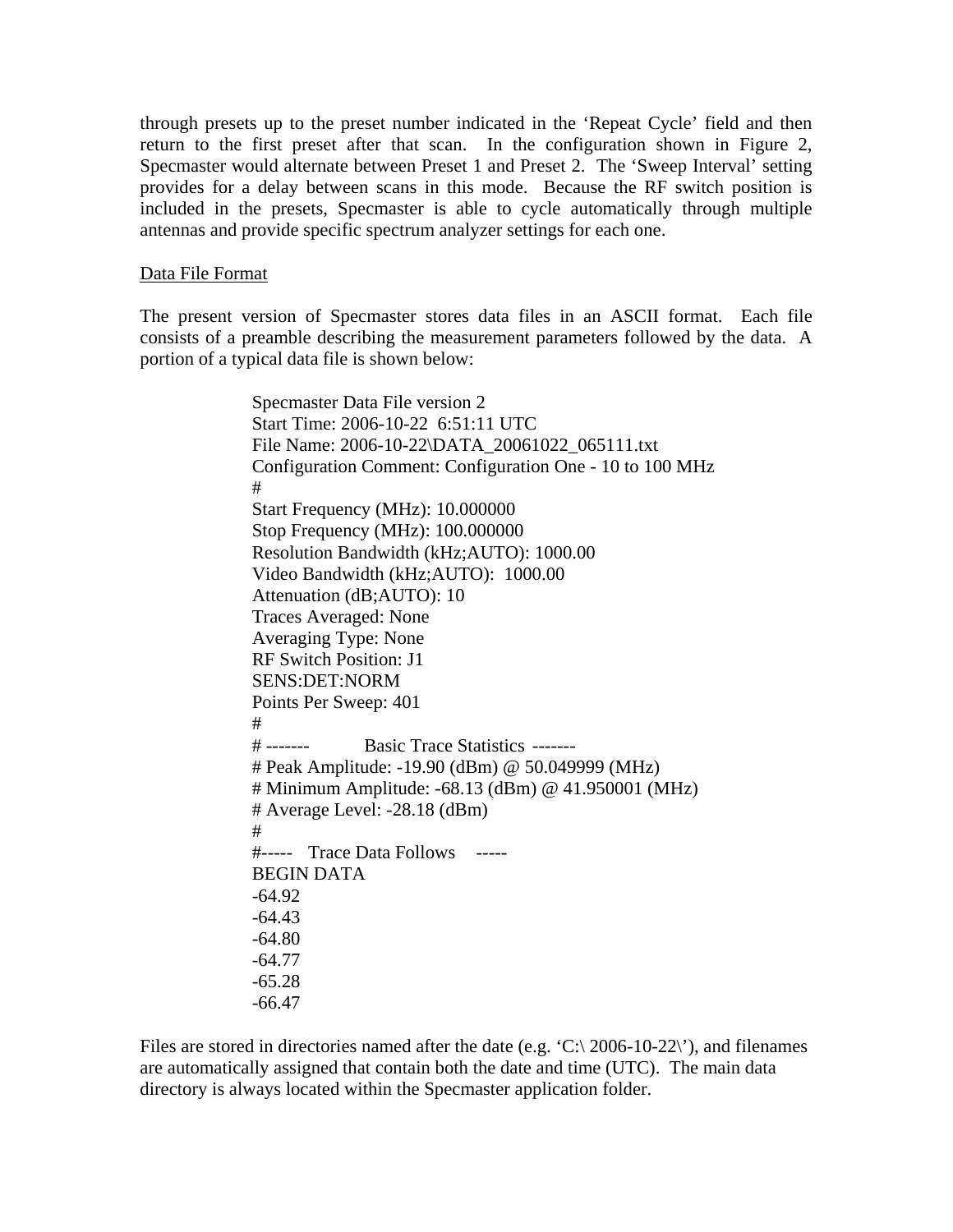### **Present Applications**

Specmaster is presently being used to provide on-site measurements of RFI levels as seen by the baseline LWA antenna - the 'Large Blade'. We have used Specmaster to produce drift scans for both the LWDA (small blade) and 'Large Blade' antennas (Figure 3). Daily dynamic spectra are available at the Specmaster Data Page (http://lwa.nrl.navy.mil/rduffin/). Links are also provided at this site to Specmaster observations of data during special events such as solar bursts (Figure 4).



Figure 3 – Power in the 74 MHz band as a function of local sidereal time.